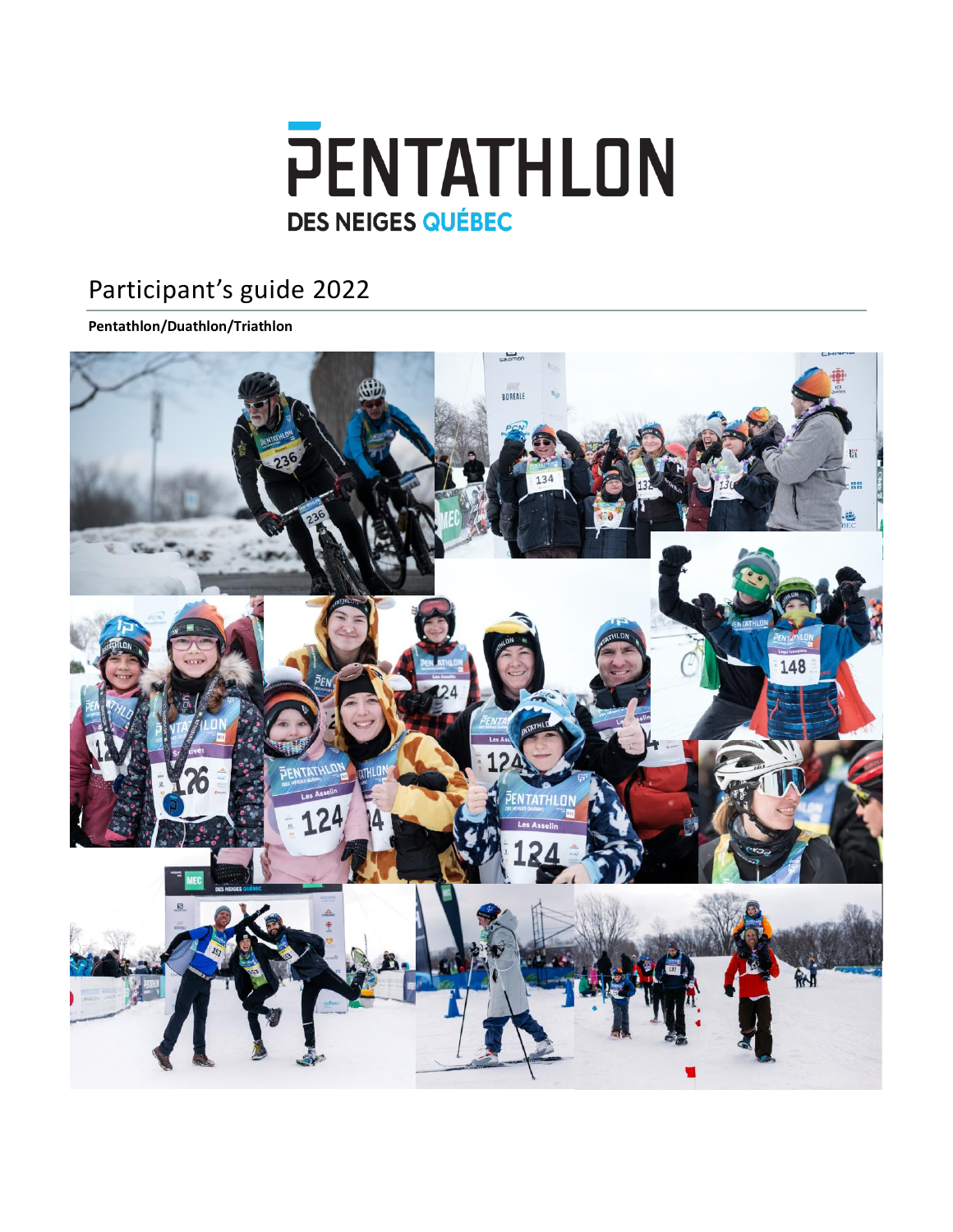| <b>PRE-RACE</b>                                 | 1              |
|-------------------------------------------------|----------------|
| Validation of the vaccine passport and COVID-19 | 1              |
| Reception site: service tent                    | 1              |
| Drop-off                                        | 1              |
| Self-service check-in                           | 1              |
| Equipment rental                                | 1              |
| Parking                                         | 2              |
| Race bag and electronic chip pick-up            | 2              |
| Rules and regulations                           | 2              |
| <b>TRANSITION ZONE</b>                          | <u>2</u>       |
| Places selection                                | $\overline{2}$ |
| Participant's area                              | 3              |
| Transition zone schedule                        | 3              |
| Rules in the transition zone                    | 3              |
| <b>SEQUENCE OF THE RACE</b>                     | <u>3</u>       |
| Distances and courses                           | 3              |
| Start of the race (Pentathlon)                  | 4              |
| Cycling leg                                     | 4              |
| Running leg                                     | 4              |
| XC skiing leg                                   | 4              |
| Skating leg                                     | 5              |
| Snowshoeing leg                                 | 5              |
| Time limit                                      | 5              |
| Duathlon                                        | 6              |
| Triathlon                                       | 6              |
| IMPORTANT: Feed zones without glasses!          | 6              |
| <b>AFTER-RACE</b>                               | 6              |
| Posting of results and contestation of results  | 6              |
| Medal ceremony                                  | 6              |
| Personal belongings                             | 6              |
| <b>ADDITIONAL INFORMATION</b>                   | 7              |
| Lost and found                                  | $\overline{7}$ |
| Spectators                                      | 7              |
| Souvenir gift                                   | 7              |
| First aid                                       | 7              |
| Workshop                                        | 7              |
| Snowstorm and bad weather                       | 7              |
| Ethics and courtesy                             | 7              |
| Summary of important hours                      | 8              |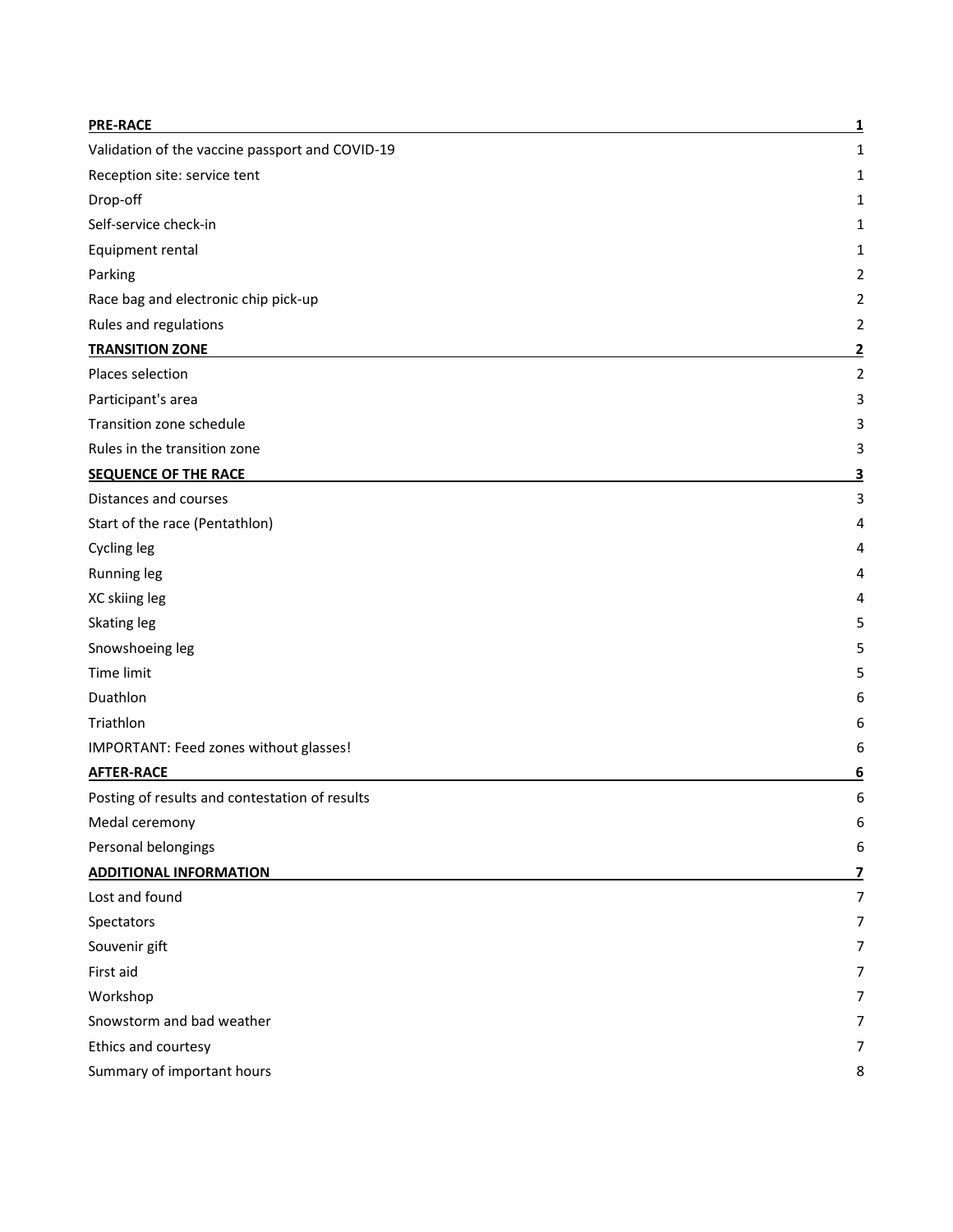#### **Pre-Race**

#### <span id="page-2-1"></span><span id="page-2-0"></span>**Validation of the vaccine passport and COVID-19**

To obtain permission to hold our event, we had to commit to the guidelines issued by Public Health. A vaccination passport will be required to enter the Pentathlon des neiges site for all spectators and participants aged 13 years and older. You will be required to present your QR code and identification upon arrival. Once verified, you will be given a wristband certifying that your passport has been verified. You will then be able to enter and exit the site at will, during the 16 days of the event, by simply presenting your bracelet. It will always be possible to have your vaccination passport (re)validated at the entrance of the site if you lose your bracelet.

The Pentathlon site will be completely fenced in and only those with a wristband will be allowed to enter. Masks must be worn indoors (tent, trailer, etc.). It is recommended to wear a mask outside when the distance of one meter is not possible.

It is possible to pre-validate your vaccine passport in advance, from February 18 to March 13, with our partners. For more information and updates, please refer to the COVID page on our website, by clicking [here.](https://www.pentathlondesneiges.com/en/covid/)

#### <span id="page-2-2"></span>**Reception site: service tent**

All Pentathlon des neiges activities are usually based in the service tent located in front of the Musée national des beaux-arts du Québec. Due to sanitary measures, the size of the tent is reduced. It will not be used as a gathering place after the races as in previous years. The following services will be offered there: reception of the runners, distribution of race bags, recovery of electronic chips, souvenir store. This is the place to go or to refer to for any need.

#### <span id="page-2-3"></span>**Drop-off**

A drop-off (2 minutes maximum) is available on February 26 and March 5 and 6. Go in front of the Musée national des beaux-arts du Québec on Georges VI Street. Volunteers are waiting to help you unload your vehicle. They will deposit your equipment in a supervised area. Once you have dropped off your equipment, you must leave the area to park your vehicle. Once parked, you can retrieve your equipment from the volunteers.

#### <span id="page-2-4"></span>**Self-service check-in**

A self-service equipment depot, located at the entrance of the tent, allows you to leave your bikes and other equipment there since it is forbidden to enter the tent with equipment.

#### <span id="page-2-5"></span>**Equipment rental**

It is possible to rent equipment until February 12 to participate in the various Pentathlon events. If you have rented equipment, you can pick it up at the location indicated outside, near the entrance of the big top. **Bring an ID card and leave it as a deposit. If you rented a bike, don't forget to bring your helmet!**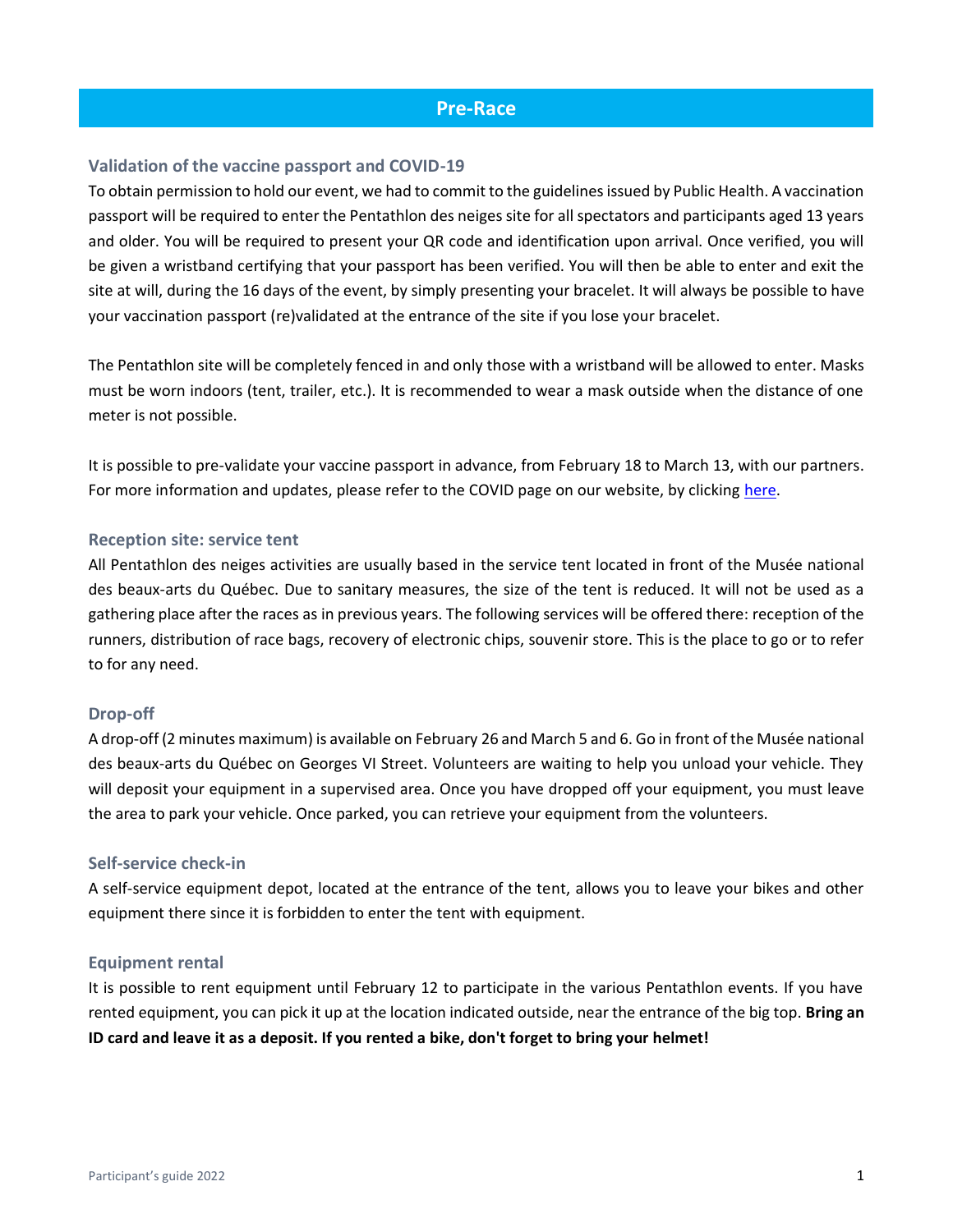#### <span id="page-3-0"></span>**Parking**

If there is no parking available on the streets near the Pentathlon site, participants and spectators can park at the Collège Mérici, located west of the Pentathlon des neiges site, at 755 Grande Allée Ouest, Québec, QC G1S 1C1. The cost of a day's parking is \$10.

#### <span id="page-3-1"></span>**Race bag and electronic chip pick-up**

Pouches and electronic chips will be handed out on race day at the welcome tables in the service tent. A runner's pouch is prepared for each solo, tandem and team in preparation for the race. This pouch contains everything you need for your race (bib, bracelet, bike tag). We will also give you an electronic chip. To pick up your bag and your electronic chip, each team or tandem MUST have completed the liability waiver, signed by each member of the team or tandem. It is possible to pick up your race bag and chip 90 minutes before the start of your race. It is recommended that the team captain pick up his or her team's race bag and bring all his or her team's liability waivers at the same time.

**New in 2022 :** You will receive only two (2) bibs per team, which will allow you to exchange the bib while one of your teammates is on the course. It will be important not to forget to transfer the bib number, as well as the electronic chip.

After the race, it is your responsibility to return the chip to a volunteer in the finish area. A fee of \$150 will be charged to the participant or team whose chip is not returned.

#### <span id="page-3-2"></span>**Rules and regulations**

Race rules are availabl[e here.](https://www.pentathlondesneiges.com/wp-content/uploads/2021/10/2021-11-26_EN_Re%CC%80glements_PDN-2022.pdf) It is your responsibility to read the rules before the day of the competition. Failure to comply with the rules may result in penalties or disqualification by Triathlon Québec officials. Unsportsmanlike conduct will also result in disqualification. Please refer to the Triathlon Québec [Code of Ethics and Rules.](https://www.triathlonquebec.org/officiels/reglements/)

# **Transition zone**

#### <span id="page-3-4"></span><span id="page-3-3"></span>**Places selection**

**You must have your bracelet to enter the participants' entrance.** No spectators are allowed in the transition area. There is no more pre-assigned space in the transition area. First come, first served! When you arrive in the transition zone, you must choose an open space and move in.

This area will become your single point of reference for the entire event. A free chair is a free space. **It is forbidden to move the chairs.** Contrary to what some may think, each place is equivalent. No positioning in the zone gives an advantage. You can place one piece of equipment for each discipline and a small bag for your personal belongings. The corridors in the transition zone are identified by letters and colors. Make sure you know where yours is! Arrive early! This will help you identify your bearings and optimize your transitions.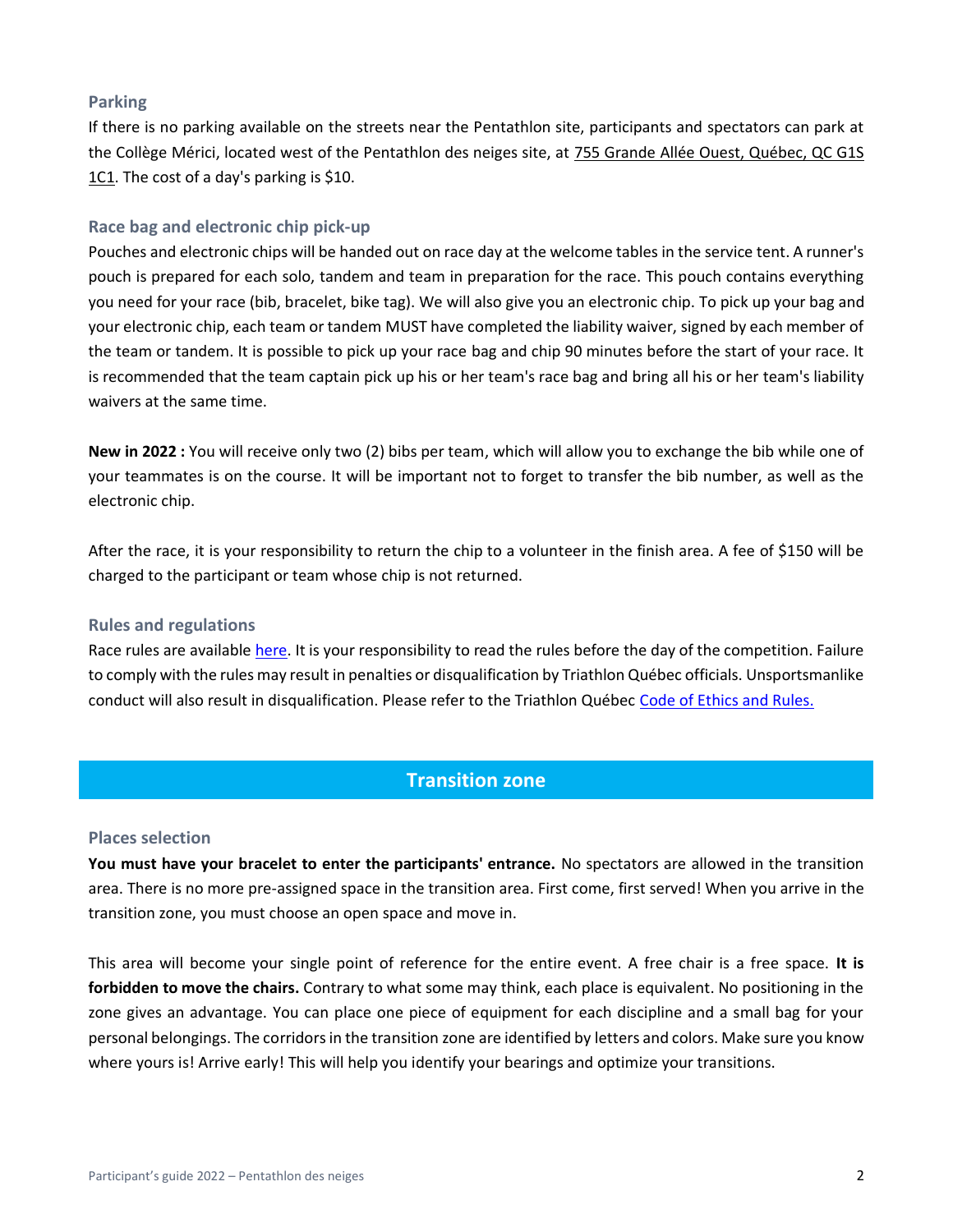**Corporate Challenge:** A map of the transition area will be made with assignments for the different teams. Volunteers will be present in the transition area on the day of the event to escort you to your assigned space.

#### <span id="page-4-0"></span>**Participant's area**

A participant's area is set up near the transition zone. This area is reserved for participants with a bib number or a bracelet. Heated trailers and chemical toilets are available to participants.

#### <span id="page-4-1"></span>**Transition zone schedule**

The transition area opens at least 1 hour before the start of your race. Entrance and exit to the transition area is through the participant entrance. Volunteers will be on hand to guide you. **The transition area closes 30 minutes before the start, at which time the pre-race meeting will take place.** You will receive final instructions and, if necessary, be informed of any last-minute changes. **This meeting is mandatory for all participants**, whether you are registered as a solo, tandem or team.

We ask that you **retrieve your equipment immediately after your race and leave the transition area from the same place you entered.** We assume no responsibility for your equipment.

#### <span id="page-4-2"></span>**Rules in the transition zone**

Equipment may be checked by Triathlon Québec officials at any time before, during and after the race. Please refer to the rules for restrictions and to ensure that your equipment complies. **All team members will be allowed to stay in or out of the transition zone during the race.** In order not to interfere with the race, you must remain in your respective space in the transition zone. For some challenges, chaperones with "chaperone" bibs will be allowed access.

Transitions from one event to another will be made **EXCLUSIVELY** at your chosen space in the transition zone. Any transition made at another place in the transition is liable to disqualification. In tandem or team, it is important not to forget to transfer the electronic chip to the racer who will be next on the course. During the race, the **electronic chip** must be always worn on the ankle by the runner who is on the course.

Please note that the microchip is not used during the Family and Friends Challenge and the Social Integration Challenge.

# **Sequence of the race**

#### <span id="page-4-4"></span><span id="page-4-3"></span>**Distances and courses**

The distances and courses for each challenge are presented on the Pentathlon website on the specific page for your challenge. It is strongly recommended that you read the courses and the number of laps to be completed before arriving at the site. For the Family and Friends Challenge and the Social Integration Challenge, participants are free to complete the suggested number of laps or not.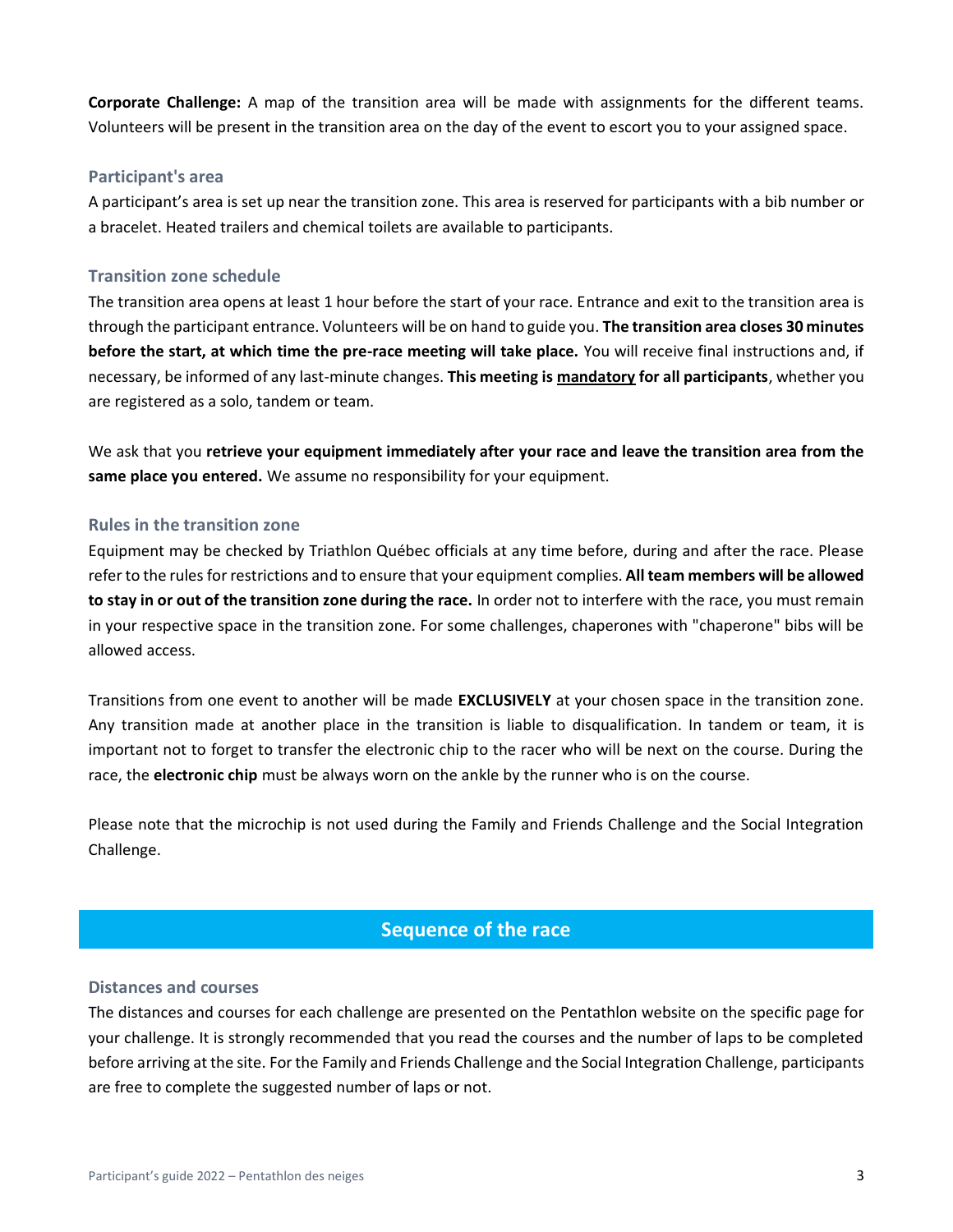#### <span id="page-5-0"></span>**Start of the race (Pentathlon)**

The Pentathlon des neiges starts with the bike stage. After the pre-race meeting, you must place your bike on the barriers provided for this purpose before going to the starting line near the big tent. The start is "Le Mans" type, meaning that at the start, cyclists must run/walk to get their bike. You have to ride about 300 meters to get your bike back. Once the bike is picked up, cyclists must cross the boarding line before getting on the bike. Let's get started!

#### **IMPORTANT: HOW MANY LAPS? WHEN SHOULD I GO TO TRANSITION?**

For all disciplines, depending on the challenge you are participating in, you will have one or more laps of the course to complete. The green dot is positioned at the point where you must decide; whether to continue for another lap or head to transition/finish line. At the pre-race meeting for each challenge, we will tell you how many times you will need to see the green dot for your discipline before making the transition or heading to the finish line.



#### <span id="page-5-1"></span>**Cycling leg**

The course takes place on the paved roads surrounding the site except for 2 snowy areas. In the snowy areas, you can ride or run with your bike. On the road course, security will be ensured by the Québec City Police Department, agents of the National Battlefields Commission and many volunteers. Any person going off course or not being civilized will be systematically disqualified. Adapt you're driving to the road conditions. It's winter!

Some important reminders about the bike stage:

- − All types of bicycles (cyclo-cross, mountain, road), with the exception of electric bikes, are allowed, provided they have regulation tires;
- − Studded tires are mandatory (i.e. slick tires with or without grooves are not allowed);
- − Metal studs are permitted;
- − Wearing a helmet is mandatory;
- − Don't forget to attach to your handlebars the identification plate included in your race bag.

#### <span id="page-5-2"></span>**Running leg**

<span id="page-5-3"></span>The running event takes place entirely on snow. There are no restrictions if you wish to use crampons for this event. Move between the blue trestles on the ground or by following the blue flags on the ground on the left of the course.

#### **XC skiing leg**

Classic style and skate step are permitted. You should never walk through the transition zone with your skis on and your straps on. You must put on your skis and wrist straps only in the boarding area located at the exit of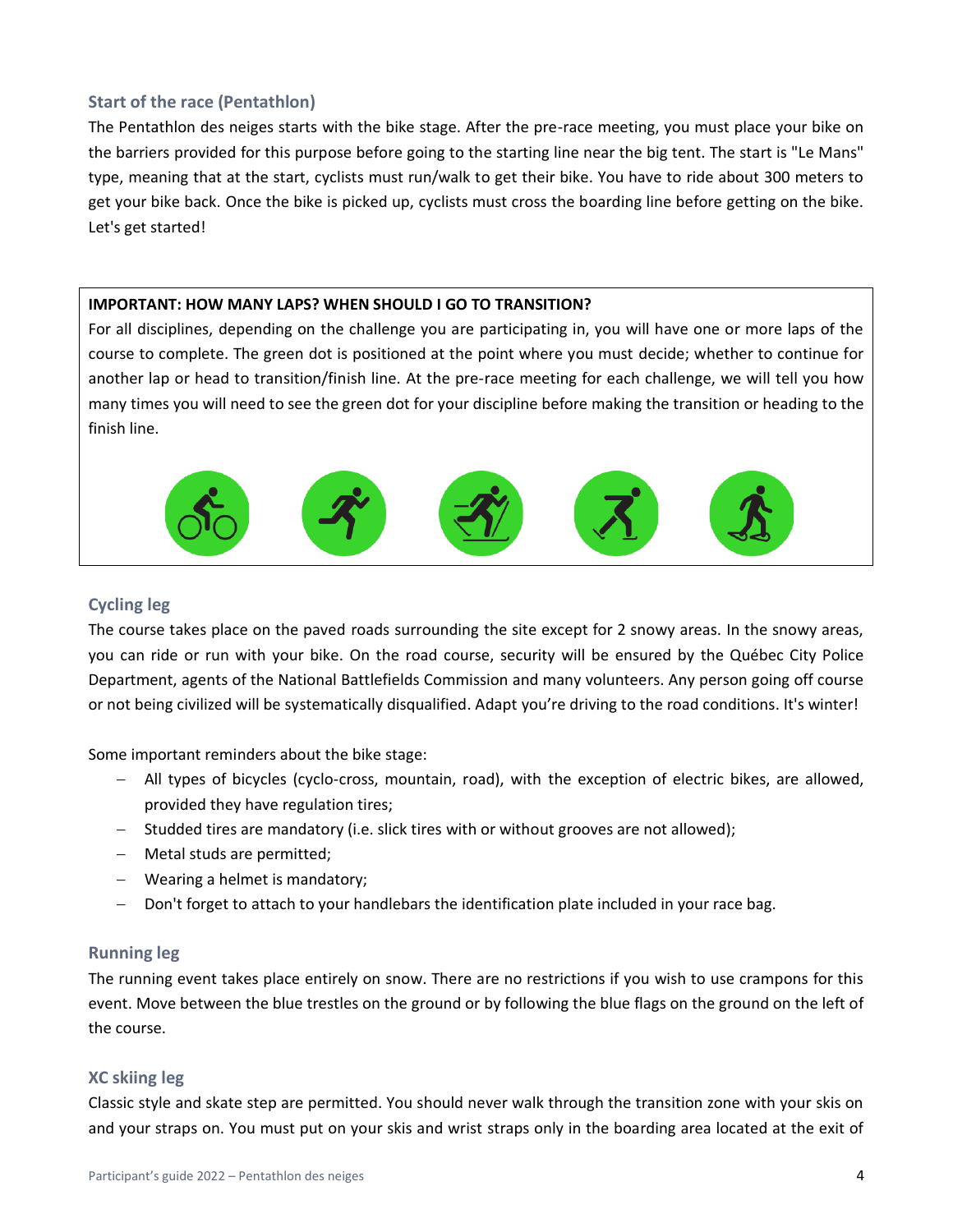the transition zone. At the end of your leg, you must remove your skis in the drop-off zone located at the entrance of the transition zone and then go to your gate with your skis and poles in hand.

*ATTENTION: When walking in the transition zone, for safety reasons, you must walk with the tips of your poles pointing down and the tips of your skis pointing up.*

#### <span id="page-6-0"></span>**Skating leg**

All types of skates are accepted (except for the Iceman Ultra Videotron Challenge - see rules). Helmets must be worn. You can use a skate, bike, ski or hockey helmet. When you enter the ice ring, you must yield to competitors already on the track and keep to the right as much as possible while you pick up your speed.

For your safety when skating:

- The ice rink is one-way. It is forbidden to skate in the opposite direction. If you go straight through the exit, you must make a complete turn to return.
- Passing is always done from the right, never from the left. Always circulate by squeezing the left (inside of the ring). This is the shortest way! And it allows the fastest to pass on the right.

If you are using Nordic blades, you can put them on and take them off on the chairs located at the entrance and exit of the rink.

#### **IMPORTANT: Count your laps!**

One of the difficulties of the skating stage is to count your turns. There are different tricks to make it easier: a clicker, rubber bands, a friend on the side of the track, etc. Find the one that suits you best. Find the one that works best for you. A giant screen at the edge of the rink shows the number of laps completed. This is a courtesy and technology are not infallible... especially in winter. You are always the one responsible for counting your turns.

#### <span id="page-6-1"></span>**Snowshoeing leg**

The snowshoeing course is marked by blue flags on the ground on your left. In some sections of the course, red flags are also positioned on your right. On one section of the course, you will be side by side with skiers. Be sure to share the space and respect your lane. On your last lap, you will need to take the turnoff to your left for the finish.

#### <span id="page-6-2"></span>**Time limit**

In general, everyone has plenty of time to complete their pentathlon/triathlon/duathlon. In order to ensure that the activities run smoothly, time limits are applied in some challenges. In the bike event, if after 60 minutes (long distance) or 45 minutes (short distance) of racing you have not started your last lap, volunteers and officials will force you to move to the transition zone. If after 2 hours 45 minutes (short distance) or 3 hours 45 minutes (long distance), following the start of the race, you have not started your last lap, the volunteers and officials will force you to move towards the finish.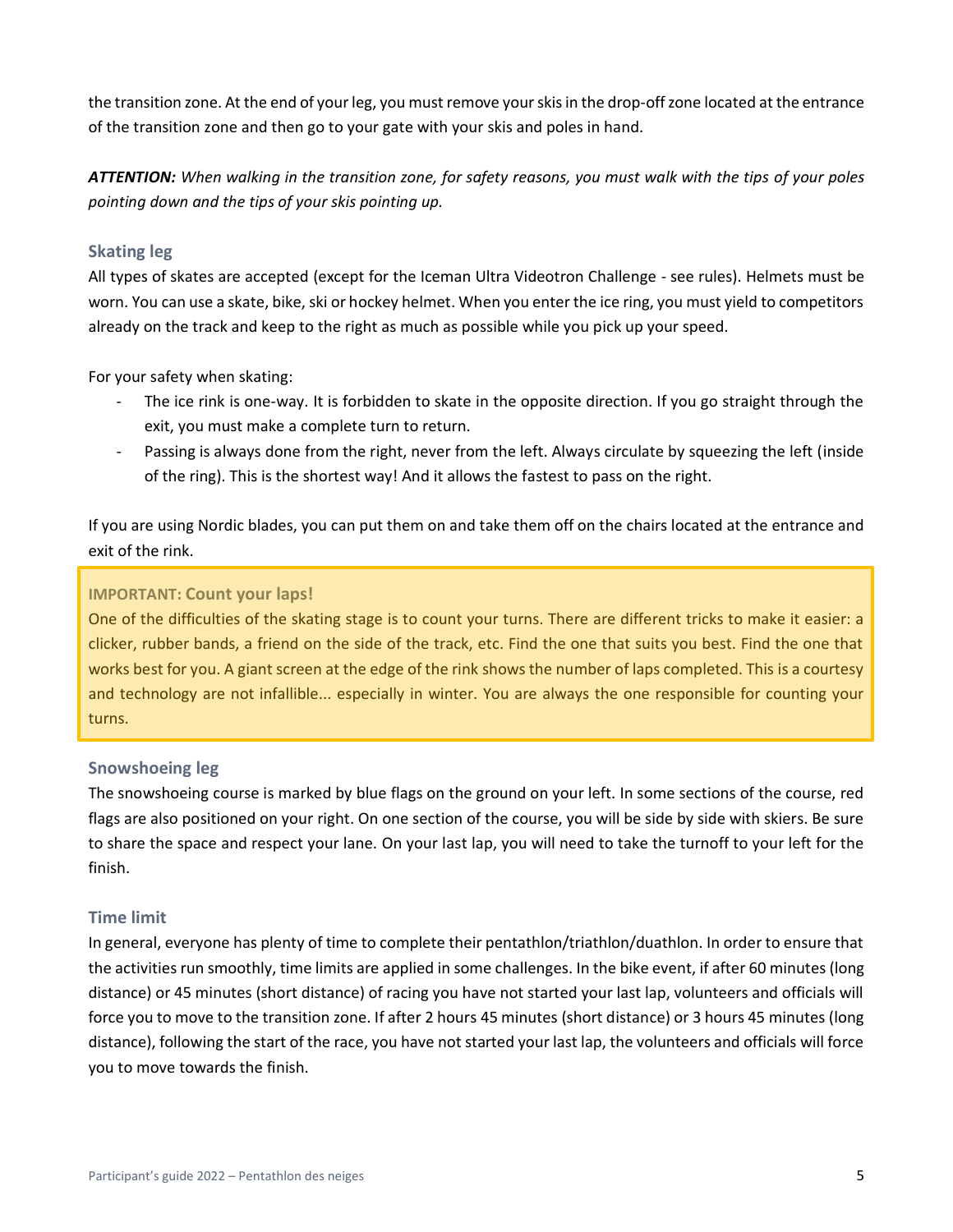#### <span id="page-7-0"></span>**Duathlon**

<span id="page-7-1"></span>The duathlon starts with a running or snowshoeing event (at the participant's discretion) and then a crosscountry skiing stage.

#### **Triathlon**

<span id="page-7-2"></span>The triathlon disciplines are successively running or snowshoeing (at the participant's discretion), skating and cross-country skiing.

#### **IMPORTANT: Feed zones without glasses!**

There is no running water at the Pentathlon site. **Please bring a full bottle of water to the event.** To protect the environment - and by popular demand - **no glasses will be available at the refreshment stations**. This way, we eliminate the 9000 glasses we used every year. In case of forgetfulness, small soft glasses will be on sale at the Pentathlon store in the big tent.

There will be refreshment stations on the different courses and at the finish. You will find liquid and solid supplies. Bring your own glass or bottle.

# **After-race**

#### <span id="page-7-4"></span><span id="page-7-3"></span>**Posting of results and contestation of results**

Results are available live on [sportstats.ca.](https://www.sportstats.ca/) They are also displayed on the televisions located inside the tent. Protests can be lodged within 15 minutes of the last participant crossing the finish line. The formalities to be respected to lodge a protest is those provided for in the Triathlon Quebec rules.

#### <span id="page-7-5"></span>**Medal ceremony**

The presentation of medals and trophies for each challenge will take place on the outdoor stage. Please note that medals will be awarded **by category** and not only according to the overall ranking. **You must be present at the ceremony to receive a medal or prize money.** If you are absent, you will lose this privilege. Cash prizes will be given by PayPal transfer only. No checks will be issued.

#### <span id="page-7-6"></span>**Personal belongings**

**Please be aware that the tent is not the place to leave your backpacks,** coats and other personal belongings that you do not need during the race. The participant trailers located in the transition area can be used for this purpose.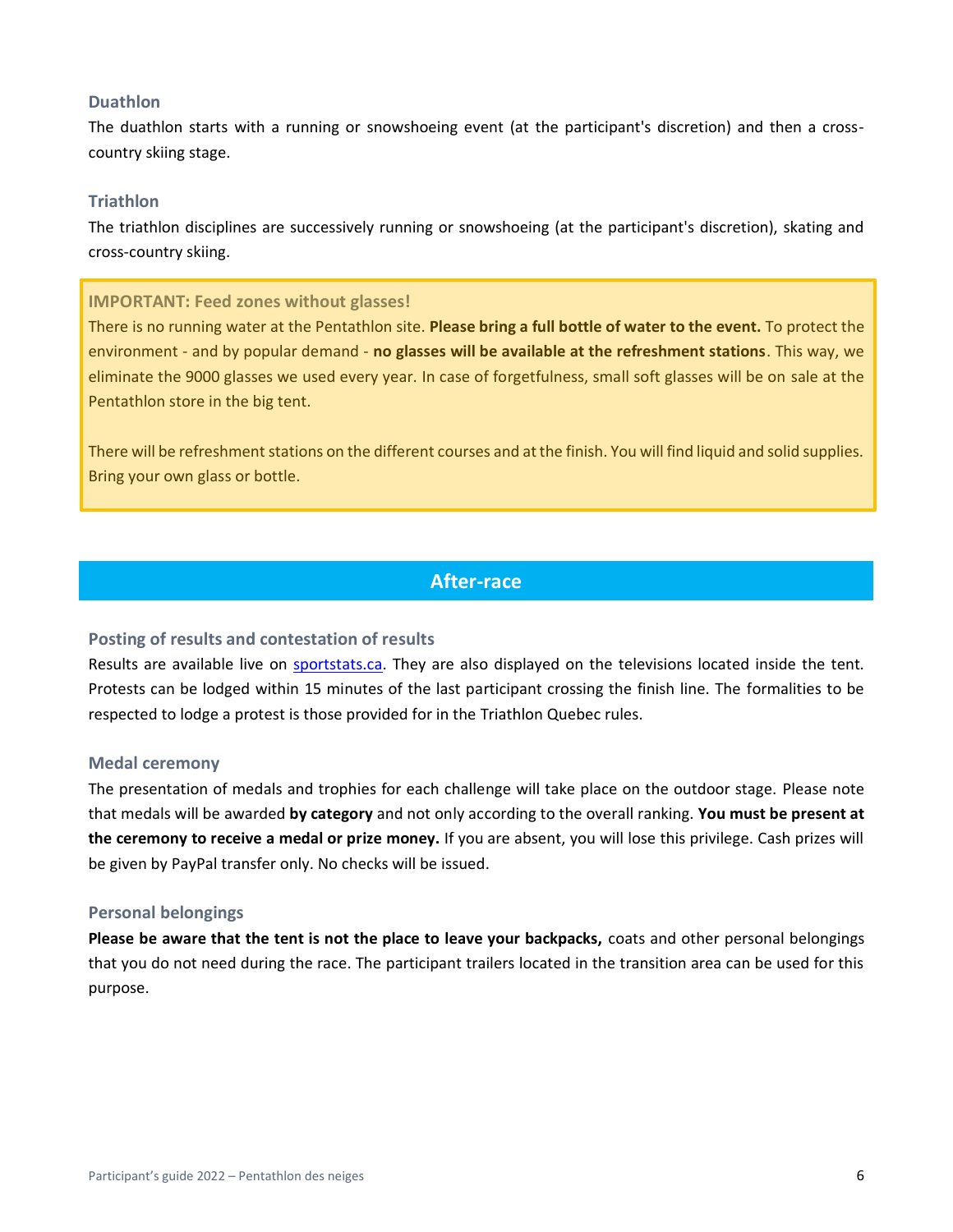# **Additional information**

#### <span id="page-8-1"></span><span id="page-8-0"></span>**Lost and found**

The welcome table located in the tent is the place to gather lost and found items. Please bring back any items you may find or come and retrieve your lost item!

#### <span id="page-8-2"></span>**Spectators**

There are multiple spaces for spectators to follow the race in the spectator zone. Spectators must first have their vaccination passport validated at the ticket office and have obtained the wristband. Only spectators with the bracelet can enter the site. Spectators have access to the service tent to visit the boutique or get supplies. They are also invited to visit the facilities of the different partners where many surprises await them.

#### <span id="page-8-3"></span>**Souvenir gift**

Each participant registered for the Pentathlon des neiges is entitled to a souvenir toque of his or her participation in the event. Pick up your toque at our partner Décathlon (Sainte-Foy, Laval, Brossard, Eaton Centre and Ottawa).

#### <span id="page-8-4"></span>**First aid**

<span id="page-8-5"></span>The Canadian Ski Patrol will be on hand to provide course safety and first aid services.

#### **Workshop**

The workshop, located near the transition zone, is accessible free of charge for any need for repairs or technical advice with your equipment. Advisors will be on hand to do last minute repairs on your bike or waxing on your cross-country skis.

#### <span id="page-8-6"></span>**Snowstorm and bad weather**

Races are scheduled to take place **rain or shine, hot or cold.** However, in the event of forecasted storms or extreme temperatures, watch for our **Newsletters and Facebook page,** which will keep you informed if there are any changes to the schedule. Unless you receive special notice from us, assume that the races will take place as scheduled.

#### <span id="page-8-7"></span>**Ethics and courtesy**

Be courteous to other participants and politely ask to yield if you are faster than them. In return, if you are slower, give way. Finally, remember that without the many volunteers you will meet throughout the day, we could not allow you to participate in this unique race. Please thank them! They will appreciate it. Any misbehavior towards a volunteer will result in immediate disqualification.